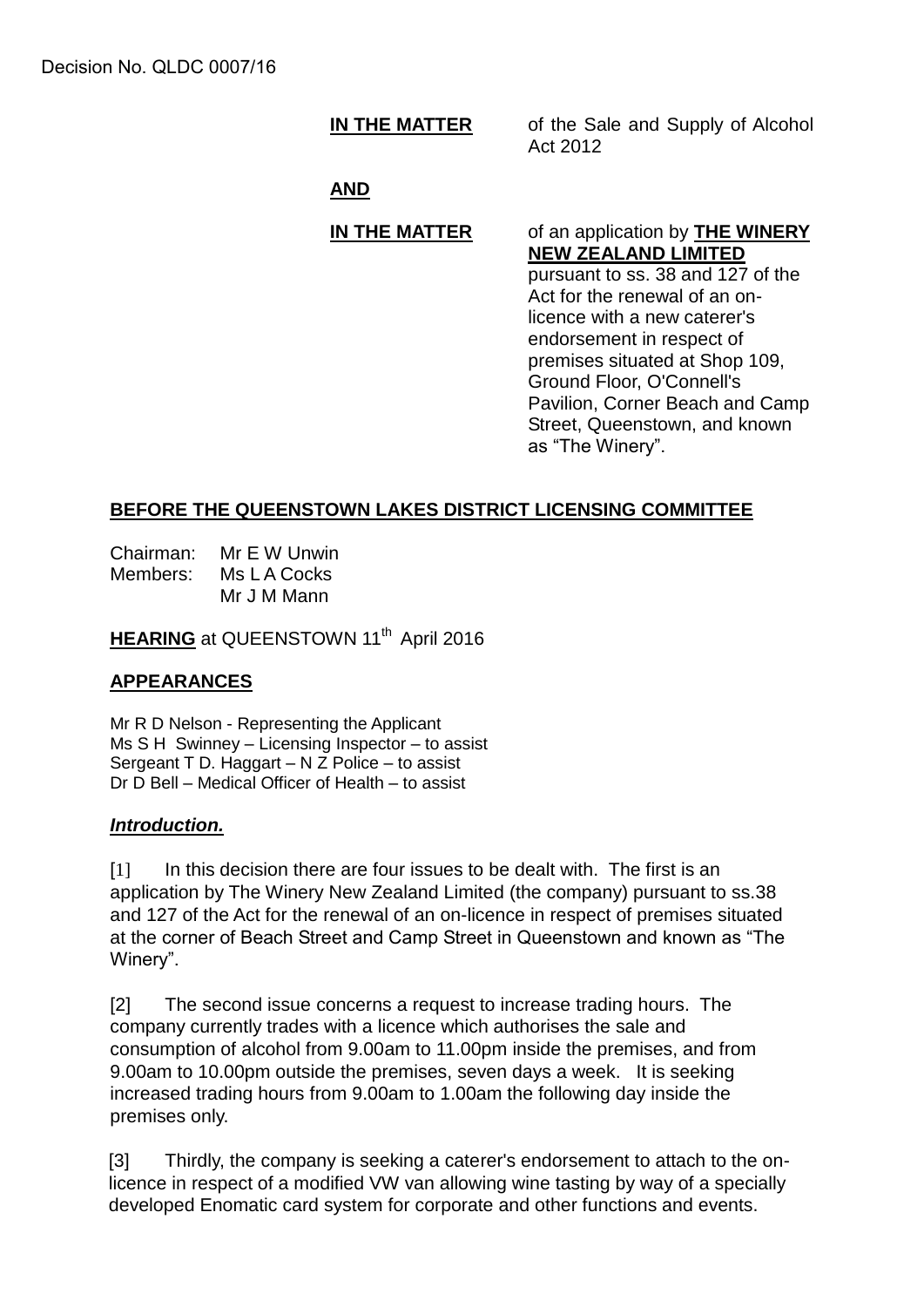[4] Finally, there is a request to increase the size of the outside area adjacent to the premises on Beach Street. This will basically extend the outside seating area in the footpath and street by some 25.35 square metres to a total of 42.35 square metres. This follows a trial 'pedestrianisation' of the street by the Queenstown Lakes District Council.

## *The Applications.*

[5] The company operates what it claims is "the world's largest tasting of New Zealand's best wines", and it has been doing so since 2005, when it was called "Wine Tastes Central Otago". The business is at the premium end of New Zealand wines and trades under an on and an off-licence. For example the average price of a bottle of wine sold over the past twelve months was \$50.83 (inclusive of GST). Wine is sold and shipped to over 40 countries.

[6] What is being marketed is an experience in which New Zealand wines (and some whisky) are showcased and able to be tasted using the Enomatic Wine Serving System. This effectively controls access and manages self-service of the wines. All tastes of all wines can only be accessed using a card which records the amount of the tasting, the type and brand of wine, and the cost. Within the premises there are 83 wines, 8 whiskies and 4 sparkling wines available for tasting. The volume control enables a customer to taste 25mls or half a glass (75mls) or a full glass (150mls), each decision costing an increased amount.

[7] Brochures are available in English and Chinese. There are plenty of qualified staff members available to advise on wine selection. The company has an unblemished eleven year track record. The latest 'Trip Advisor' review rated 'The Winery' as number 9 out of 108 "Things to do" in Queenstown, and it is a major attraction as well as a unique venue in the Queenstown CBD. A view of the premises explained why the business is rated so highly. As stated above, tastings can only be made using a card system. There are cheese and dips platters available. What is being offered is an upmarket and relatively unique tourist, hospitality and retail experience.

[8] The application to extend the trading hours follows a Resource Management consent which was granted on 27<sup>th</sup> January 2016 which allowed the company to sell alcohol to 1.00am. There are no issues with this aspect of the application. Although the business is run in the nature of a tavern, it is sufficiently expensive and novel and quiet, to ensure that there will be very little, if any, impact on the amenity and good order of the neighbourhood.

[9] Nor are there any issues with the renewal of the licence. The business has a history of being well run. Furthermore, there are no concerns with the application to extend the outside area. Although the proposal had not received final consent at the time the application was set down for hearing, this has now been granted and there are no impediments to the extra land being licensed. However, the proposed 'pedestrianisation' of the street has not yet become a matter of firm Council policy. It is still in the experimental stage, and the proposal is due for review at the end of September. Therefore, although the request to extend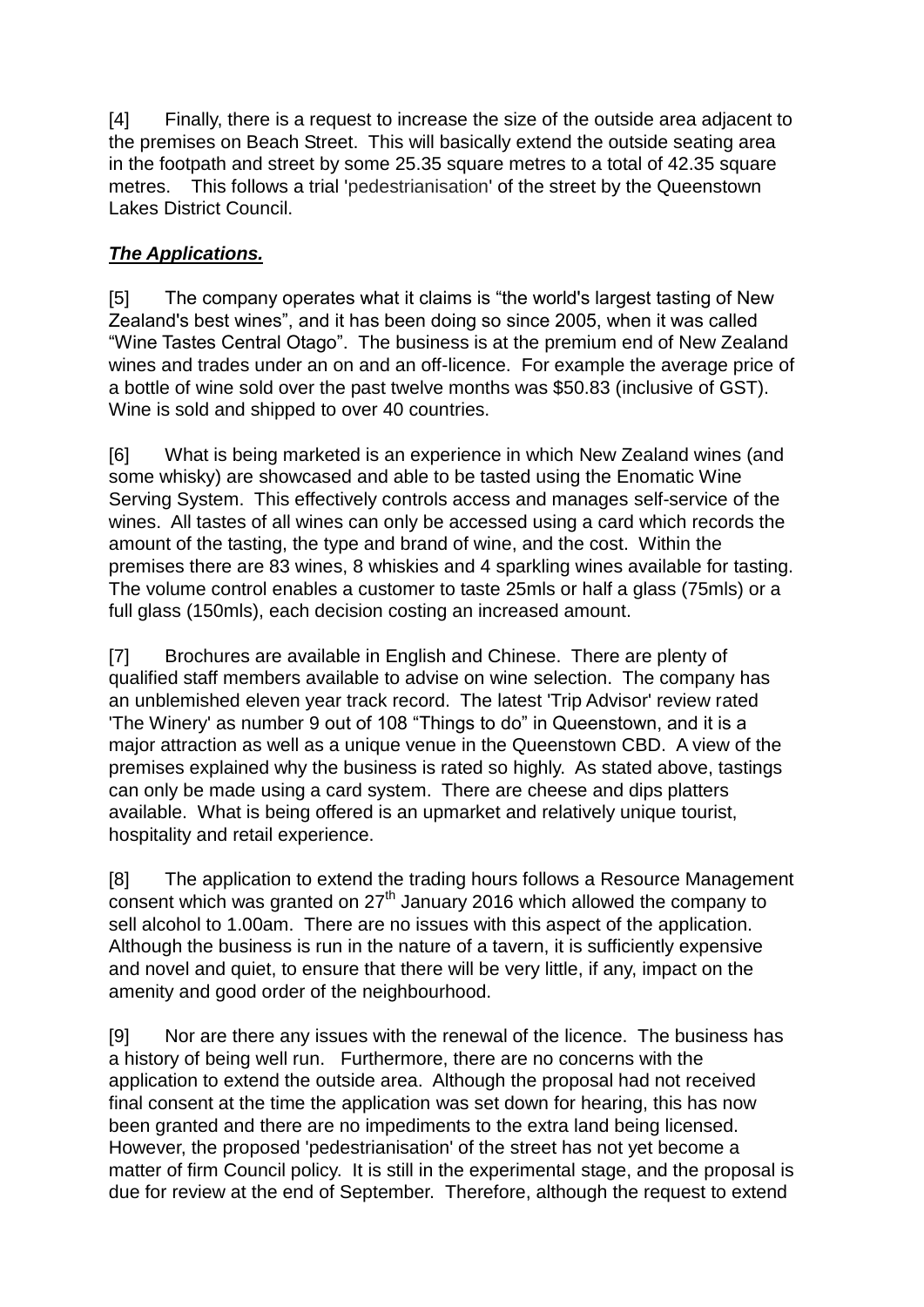the area will be granted, there needs to be a condition attached to the licence that the extra 25.35 square metres may only be licensed as long as the company holds a valid licence to occupy the land.

## *The S. 38 Caterers Endorsement.*

[10] The issue in this case is whether the Committee is prepared to grant a renewal of the on-licence with an endorsement that s.38 applies. Pursuant to the section we must do so when issuing an on-licence if (and only if) we are satisfied that the holder of the on-licence carries on the business of a caterer.

[11] Central to this aspect of the application is a fully restored 1958 VW single cab pickup called "Amy Winedub". It was created to "replicate the nature and style" of 'The Winery' experience. The Enomatic Wine Serving System can be fitted and removed from each side. Up to 46 different wines can be presented for tasting using the same system.

[12] This new concept was developed in response to requests from conference and event organisers who wanted to host larger groups than 100 people. Currently that is about the limit that can be accommodated at 'The Winery'. What Mr Nelson is trying to achieve is to take his wine tasting concept "off-shore". There will be specialist wine tasting glasses as well as chilly bins for pre-chilling white wines and bottled water, and spittoons. Either wine tasting card's will be purchased at an event enabling patrons to select and pay for the wines, or a selection of wines will be purchased by the Event Organisers and presented for tasting.

[13] The difference between the "Amy Winedub" experience and home base is that no food will be supplied by the company when it is hired to assist at an event. Neither is it intended to supply other alcohol such as beer, low alcohol or nonalcohol drinks. In each case an agreement will be signed with the event organiser to ensure that these items are available (particularly food) but the provision of food and other beverages will not be the company's responsibility. In other words the company is supplying the wine tasting experience. It seemed to us that at many of the events, it will be necessary to utilise two licences.

[14] One of the problems associated with the application is that "Amy Winedub" has not yet been used at an event, and no application has been filed for a special licence. It is therefore difficult to gauge how popular or successful the enterprise will be, and how such a tourist attraction can supplement or enhance another company's own enterprise. Mr Nelson submitted that the sort of events that would be attracted to the idea of having wines available for tasting, would be conferences, as well as public and private events, or wine tasting before lunches or dinners, or wine and food events.

# *The Reporting Agencies.*

[15] Initially both the Medical Officer of Health and the Police reported with matters in opposition. Both submitted that the company had not shown that it was a caterer. However, both withdrew the opposition after discussions following which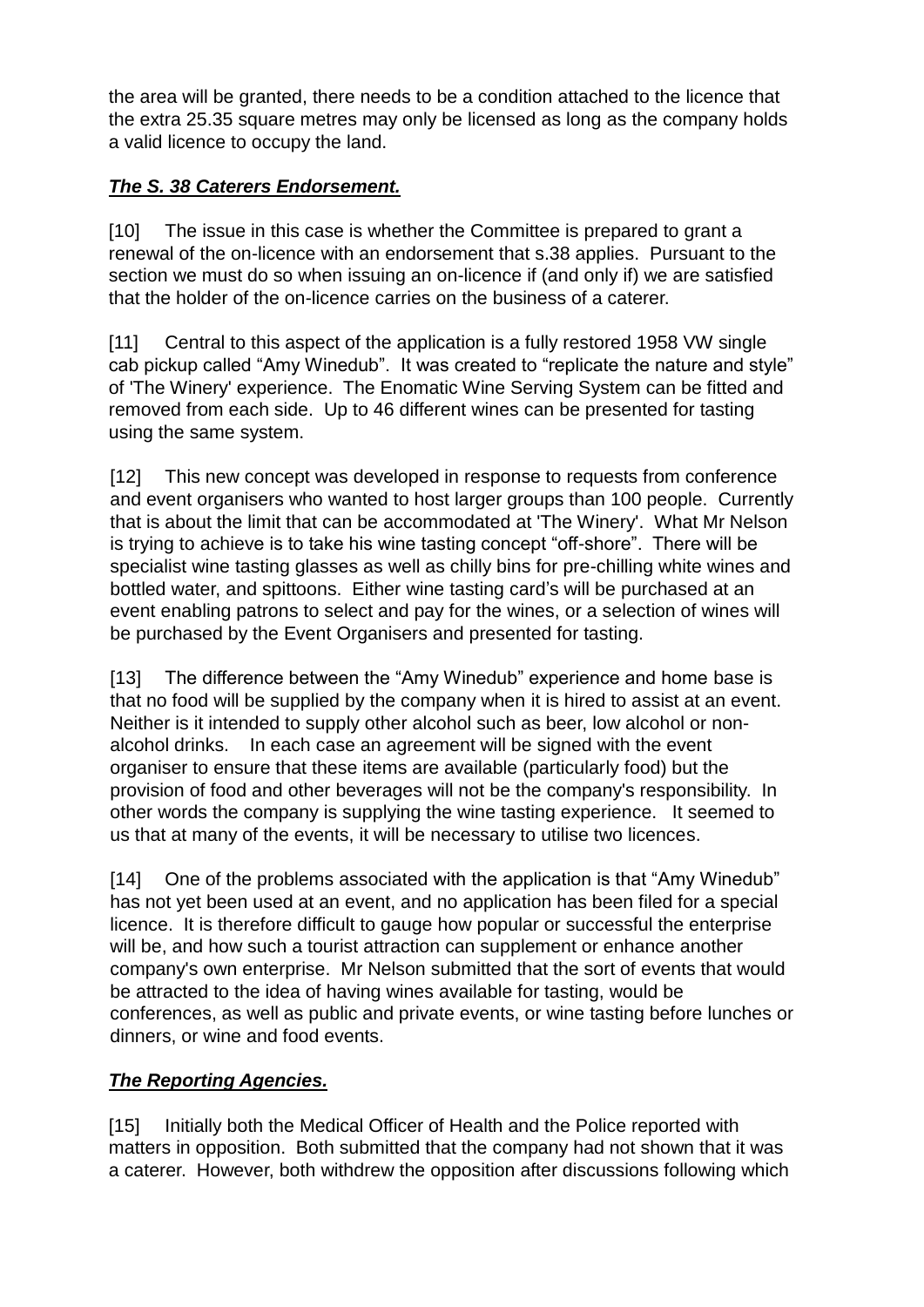the company agreed not operate independently, and further, that the van would only be used as part of a larger event.

### *The Committee's Decision and Reasons.*

[16] In a minute dated  $4<sup>th</sup>$  June 2015 we granted the renewal of an on-licence to Moonlight Country Limited (the company). In that case the company had been carrying on the business of a function centre for 16 years. It had also been carrying on the business of a caterer and had held a caterer's licence in association with an off-licence since 2007.

[17] In that case, there was an issue about the supply of food. The evidence was that the company did not actually supply the food. This aspect was subcontracted out. However, in each case the subcontractor did not meet the client. The clients dealt with and paid the company. Because of changes in the Act the company applied to have a caterer's endorsement with the renewed onlicence. There were flaws with the way that the new Act was worded, but we took the view that it was not Parliament's intention to close down a business that had been part of the hospitality scene in Queenstown for 16 years.

[18] In our minute decision we made the following comments:

*Pursuant to s.38 of the Act, the onus is on the company to satisfy us that it carries on the business of a caterer. Catering is not defined in the Act. We believe that in the context of the Act it means the activity of providing food, entertainment and alcohol at events.* 

*In this case the company always deals with the client. It invoices the client in every case. In those circumstances we have been satisfied that the company carries on the business of a caterer. The application for renewal of the on-licence is therefore granted 'on the papers' for three years with the requested catering endorsement, and the requested operating hours, as well as the existing conditions.*

[19] As stated above it is the company's obligation to prove that it is a caterer. It has failed to do so by a significant margin. As stated above, a caterer is not defined but we accept the Inspector's definition. In her report she quoted from the Concise Oxford Dictionary and submitted that a caterer was

> *"A person or company providing food and drink at a social event or other gathering."*

[20] In our view the company is not only, not providing food, in many cases it will not be providing drink in the current socially acceptable way. It is providing 'a tasting experience'. We accept that such an experience is a novel and enjoyable way in which to taste wines. But in a number of cases it will mean that another licensee will have to supply beer and low alcohol wines and beers, as well as non